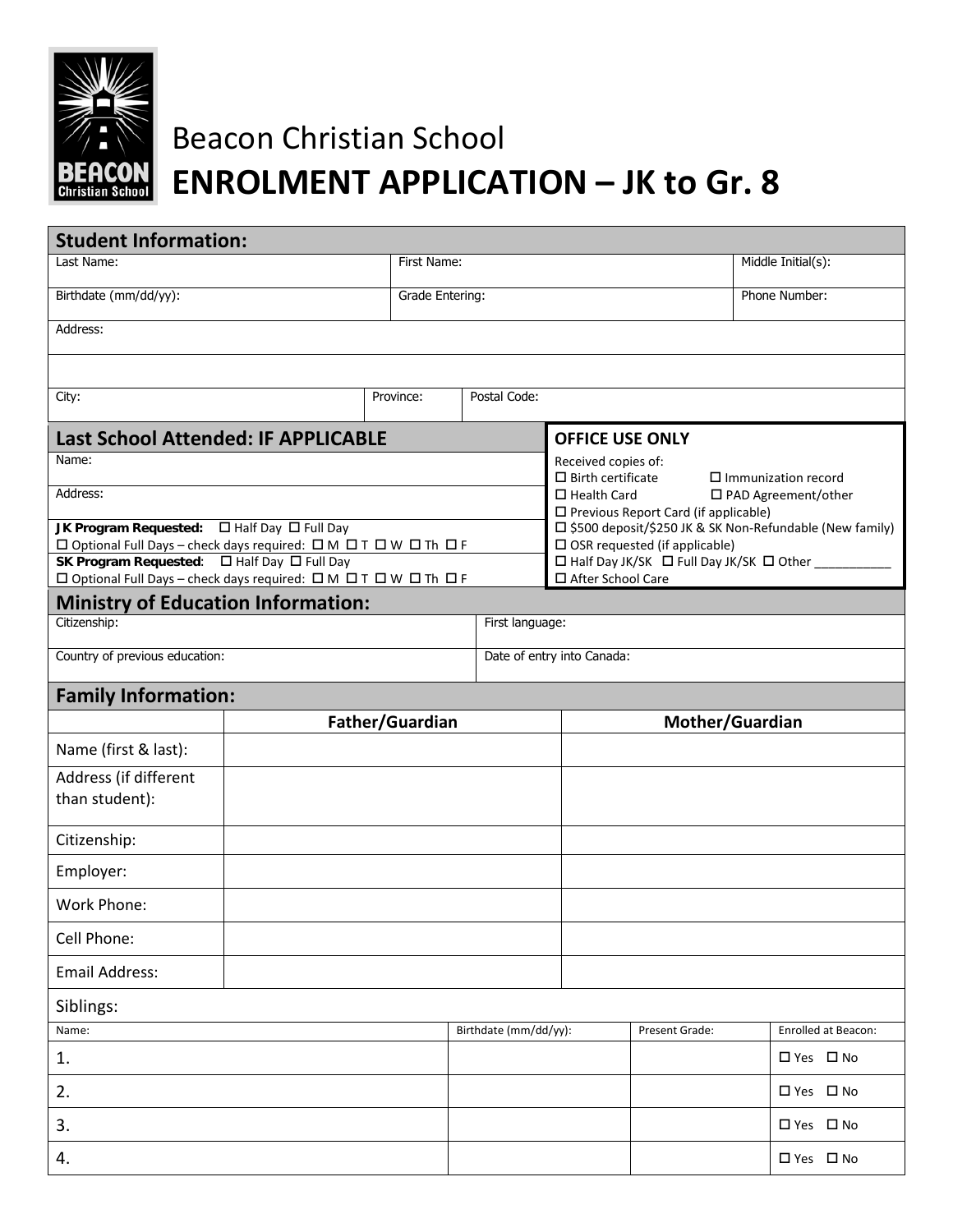| <b>Emergency Contact Information:</b>                                                                                                                                                                                                                                                                                                                                                                                                                                                                                                                                       |       |               |  |  |
|-----------------------------------------------------------------------------------------------------------------------------------------------------------------------------------------------------------------------------------------------------------------------------------------------------------------------------------------------------------------------------------------------------------------------------------------------------------------------------------------------------------------------------------------------------------------------------|-------|---------------|--|--|
| <b>Family Doctor:</b>                                                                                                                                                                                                                                                                                                                                                                                                                                                                                                                                                       | Name: | Phone:        |  |  |
| Emergency Contact: (other than parents)                                                                                                                                                                                                                                                                                                                                                                                                                                                                                                                                     | Name: | Phone:        |  |  |
| If contact is not possible, we assume permission to do what we think best                                                                                                                                                                                                                                                                                                                                                                                                                                                                                                   |       | Relationship: |  |  |
| <b>Church Affiliation:</b>                                                                                                                                                                                                                                                                                                                                                                                                                                                                                                                                                  |       |               |  |  |
| Name of Church Attending:                                                                                                                                                                                                                                                                                                                                                                                                                                                                                                                                                   |       |               |  |  |
| Address:                                                                                                                                                                                                                                                                                                                                                                                                                                                                                                                                                                    |       |               |  |  |
|                                                                                                                                                                                                                                                                                                                                                                                                                                                                                                                                                                             |       |               |  |  |
| Pastor's Name:                                                                                                                                                                                                                                                                                                                                                                                                                                                                                                                                                              |       | Phone:        |  |  |
| <b>Other Information:</b>                                                                                                                                                                                                                                                                                                                                                                                                                                                                                                                                                   |       |               |  |  |
| Are there any special considerations (academic, health, personal)?                                                                                                                                                                                                                                                                                                                                                                                                                                                                                                          |       |               |  |  |
|                                                                                                                                                                                                                                                                                                                                                                                                                                                                                                                                                                             |       |               |  |  |
|                                                                                                                                                                                                                                                                                                                                                                                                                                                                                                                                                                             |       |               |  |  |
|                                                                                                                                                                                                                                                                                                                                                                                                                                                                                                                                                                             |       |               |  |  |
|                                                                                                                                                                                                                                                                                                                                                                                                                                                                                                                                                                             |       |               |  |  |
| How did you become familiar with Beacon Christian School?                                                                                                                                                                                                                                                                                                                                                                                                                                                                                                                   |       |               |  |  |
|                                                                                                                                                                                                                                                                                                                                                                                                                                                                                                                                                                             |       |               |  |  |
|                                                                                                                                                                                                                                                                                                                                                                                                                                                                                                                                                                             |       |               |  |  |
|                                                                                                                                                                                                                                                                                                                                                                                                                                                                                                                                                                             |       |               |  |  |
|                                                                                                                                                                                                                                                                                                                                                                                                                                                                                                                                                                             |       |               |  |  |
| Why do you wish to enrol your child(ren) in Beacon Christian School?                                                                                                                                                                                                                                                                                                                                                                                                                                                                                                        |       |               |  |  |
|                                                                                                                                                                                                                                                                                                                                                                                                                                                                                                                                                                             |       |               |  |  |
|                                                                                                                                                                                                                                                                                                                                                                                                                                                                                                                                                                             |       |               |  |  |
|                                                                                                                                                                                                                                                                                                                                                                                                                                                                                                                                                                             |       |               |  |  |
| Do you require Beacon Christian School bus transportation?                                                                                                                                                                                                                                                                                                                                                                                                                                                                                                                  |       |               |  |  |
| <b>Parental Consent:</b>                                                                                                                                                                                                                                                                                                                                                                                                                                                                                                                                                    |       |               |  |  |
| I hereby grant Beacon Christian School, its employees and agents the right to use pictures and/or video recordings taken of my<br>children while attending Beacon for the promotional purposes of Beacon Christian School, as well as other organizations who wish<br>to use Beacon's various media and images for their promotional use (such as Edvance).<br>These images will not identify individual students unless parents are notified in advance. This consent will remain in my<br>child's file for the duration of his/her attendance at Beacon Christian School. |       |               |  |  |
|                                                                                                                                                                                                                                                                                                                                                                                                                                                                                                                                                                             |       |               |  |  |

*Beacon Christian School does not discriminate on the basis of race, ancestry, colour, national or ethnic origin, citizenship, and gender.*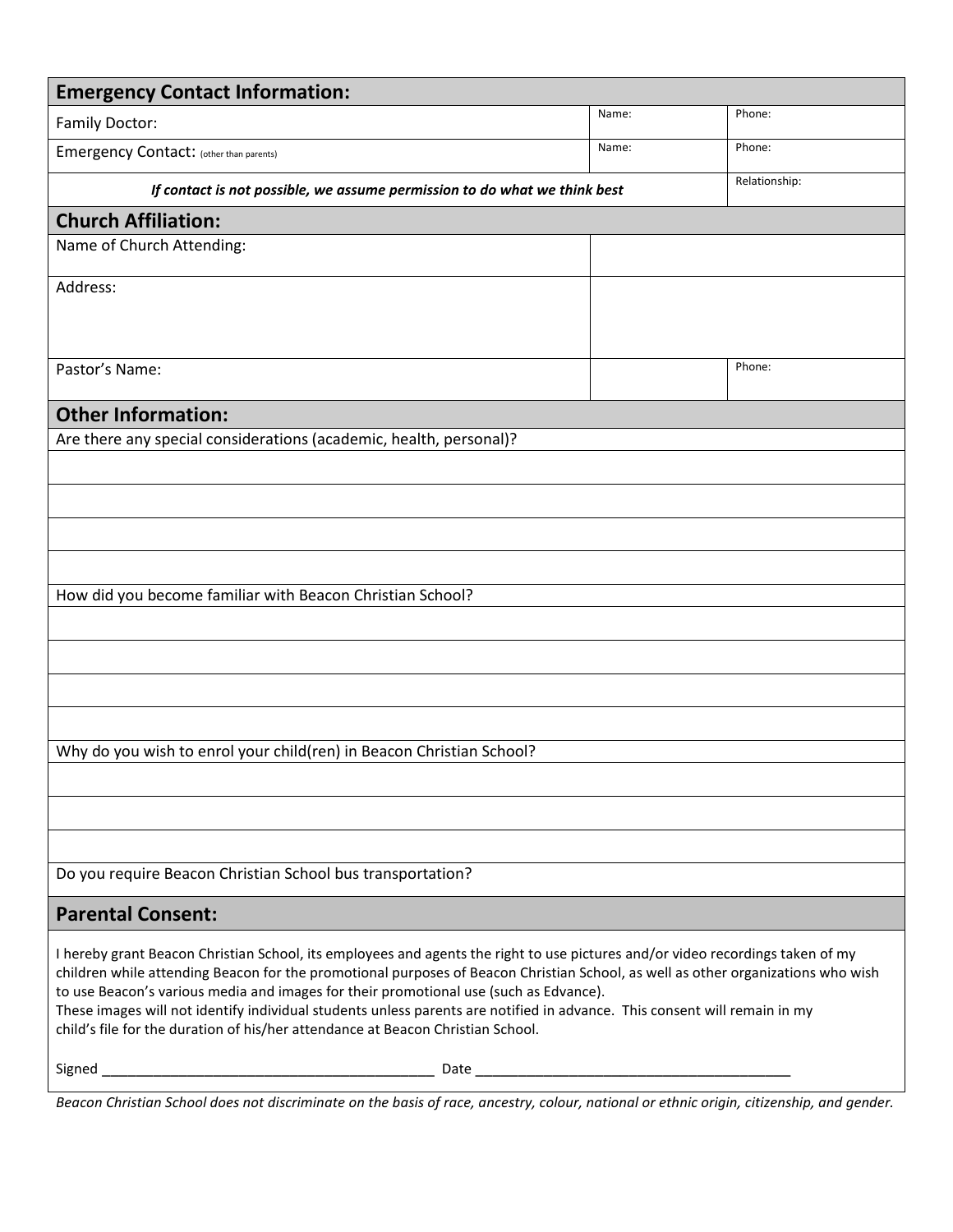## **Enrollment Agreement**

- 1. I understand and wholeheartedly support the unique nature of Beacon Christian School, its purpose and vision, as expressed in the Constitution of the Association and the school handbook.
- 2. As the parent/guardian, I sincerely desire to have my child(ren) receive a Christ-centred education at Beacon Christian School.
- 3. I authorize the staff to educate my child(ren) in harmony with the school's objectives, described in the Constitution of the Association and the school handbook, and I agree to co-operate with the school to support the most effective course of action to attain the stated objectives.
- 4. I assume responsibility for all financial obligations as may be determined by the Association and promise to fulfill those obligations as outlined in the Tuition Policy, which I have received and reviewed.
- 5. I am aware of the Board's policies regarding enrolment and discipline and will co-operate as necessary with the staff to ensure a positive and safe learning community.
- 6. I grant permission for my child(ren) to participate in activities related to the school curriculum during or beyond school hours, at school or beyond school grounds, provided such activities are properly supervised by a member of the staff.
- 7. I agree to accept responsibility for any injury to my child(ren) which may result from any accident or mishap in the conduct of such activities, not due to the negligence of the Board and/or its employees.
- 8. I understand that I will have access to the normal channels and processes available to all parents and students regarding the daily educational program at Beacon Christian School.
- 9. I agree to abide by all Board decisions.
- 10. Student information is collected under the authority of the Education Act and will be used for the establishment and maintenance of the Ontario Student Record in accordance with Beacon's OSR Policy. Access to OSR Records may be obtained by contacting the principal.
- 11. I understand that Beacon Christian School does not discriminate on the basis of race, colour, or ethnic origin in the administration of educational policy, admission and in the availability and implementation of its program.
- 12. I acknowledge that Beacon Christian School respects my privacy. Beacon protects personal information and adheres to all legislative requirements with respect to protecting privacy; they do not rent, sell or trade their mailing lists. The information I provide will be used to deliver services and to keep me informed and up to date on the activities of Beacon, including programs, services, special events, funding needs, opportunities to volunteer or to give, and other information through periodic contacts. If at any time I wish to be removed from any of these contacts, I may contact Beacon by telephone at 905.937.7411 or via email to office@beaconchristian.org.

| (Parent/Guardian): | Date. |
|--------------------|-------|
|--------------------|-------|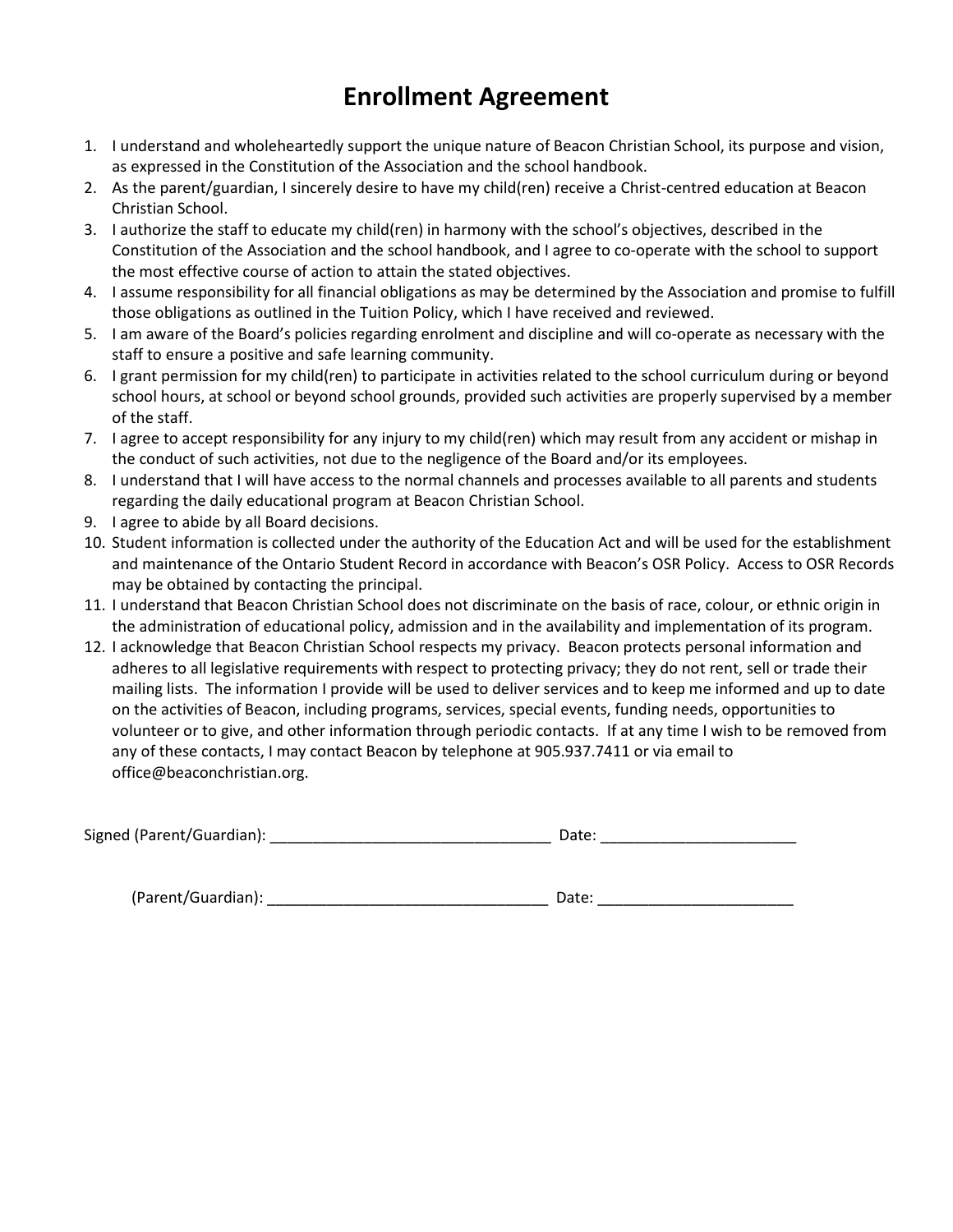

300 Scott Street St. Catharines, Ontario L2N 1J3 Email: finance@beaconchristian.org Phone: 905.937.7411 Fax: 905.937.1130

|                                |                                                             |            | Telephone: <b>Maria Communication Communication</b> E-mail: E-mail: E-mail: E-mail: E-mail: E-mail: E-mail: E-mail: E-mail: E-mail: E-mail: E-mail: E-mail: E-mail: E-mail: E-mail: E-mail: E-mail: E-mail: E-mail: E-mail: E-mail:                                                                                                                                                                                                                                                           |
|--------------------------------|-------------------------------------------------------------|------------|-----------------------------------------------------------------------------------------------------------------------------------------------------------------------------------------------------------------------------------------------------------------------------------------------------------------------------------------------------------------------------------------------------------------------------------------------------------------------------------------------|
|                                | <b>Financial Institution</b> (the "Processing Institution") |            |                                                                                                                                                                                                                                                                                                                                                                                                                                                                                               |
|                                |                                                             |            | Name of F.I.: <b>Constitution of the Constitution</b> of F.I.: <b>Constitution</b> of F.I.:                                                                                                                                                                                                                                                                                                                                                                                                   |
|                                |                                                             |            |                                                                                                                                                                                                                                                                                                                                                                                                                                                                                               |
|                                | Account Information (or attach a void cheque)               |            |                                                                                                                                                                                                                                                                                                                                                                                                                                                                                               |
| Account Info:                  | Institution ID<br>Branch Transit Nº                         | Account Nº |                                                                                                                                                                                                                                                                                                                                                                                                                                                                                               |
| Payment                        |                                                             |            | Timing                                                                                                                                                                                                                                                                                                                                                                                                                                                                                        |
| Amount                         | $\blacktriangleright$ s                                     |            |                                                                                                                                                                                                                                                                                                                                                                                                                                                                                               |
|                                |                                                             |            | Monthly, starting on the 1st or 15th (circle one) of _____                                                                                                                                                                                                                                                                                                                                                                                                                                    |
|                                |                                                             |            | $\Box$ Semi-monthly, starting                                                                                                                                                                                                                                                                                                                                                                                                                                                                 |
|                                |                                                             |            | ┓▶                                                                                                                                                                                                                                                                                                                                                                                                                                                                                            |
|                                |                                                             |            | (Specify other set intervals)                                                                                                                                                                                                                                                                                                                                                                                                                                                                 |
|                                |                                                             |            |                                                                                                                                                                                                                                                                                                                                                                                                                                                                                               |
|                                |                                                             |            | (Specify set dates)                                                                                                                                                                                                                                                                                                                                                                                                                                                                           |
| <b>Authorization</b>           |                                                             |            | I/We acknowledge that this agreement is provided for the benefit of the "Payee" and "Processing Institution" and is provided<br>in consideration of the Processing Institution agreeing to process debits ("PADs") against the Account with the Processing<br>Institution in accordance with the Rules of the Canadian Payments Association (the "CPA Rules").<br>By signing this agreement, I/we acknowledge having received a copy of this agreement, including the terms and conditions on |
|                                | the terms and conditions on page 2.                         |            | page 2, and I/we acknowledge having read and understood its contents. I/We agree to be bound by this agreement, including                                                                                                                                                                                                                                                                                                                                                                     |
|                                |                                                             |            | I/We warrant and guarantee that the person(s) whose signature(s) are required to sign on the Account have signed below.                                                                                                                                                                                                                                                                                                                                                                       |
| <b>Pre-Notification Waiver</b> |                                                             |            | I/we waive any and all requirements for pre-notification of debiting, including, without limitation, pre-notification<br>of any changes in the amount of the PAD due to a change in any applicable tax rate, top-up, or adjustment.                                                                                                                                                                                                                                                           |
|                                |                                                             |            | Signature of Account Holder<br>Signature of Account Holder                                                                                                                                                                                                                                                                                                                                                                                                                                    |
|                                | Date                                                        |            |                                                                                                                                                                                                                                                                                                                                                                                                                                                                                               |
|                                |                                                             | ×          |                                                                                                                                                                                                                                                                                                                                                                                                                                                                                               |
|                                | Date                                                        |            | Signature of Joint Account Holder (if applicable)                                                                                                                                                                                                                                                                                                                                                                                                                                             |
| <b>Cancel Payment</b>          |                                                             |            | Note: You may revoke this authorization at any time in writing, subject to providing notice of 15 business days. Less the 15<br>development and the concellation for at CAE. To obtain a consultation from on former information on your state                                                                                                                                                                                                                                                |